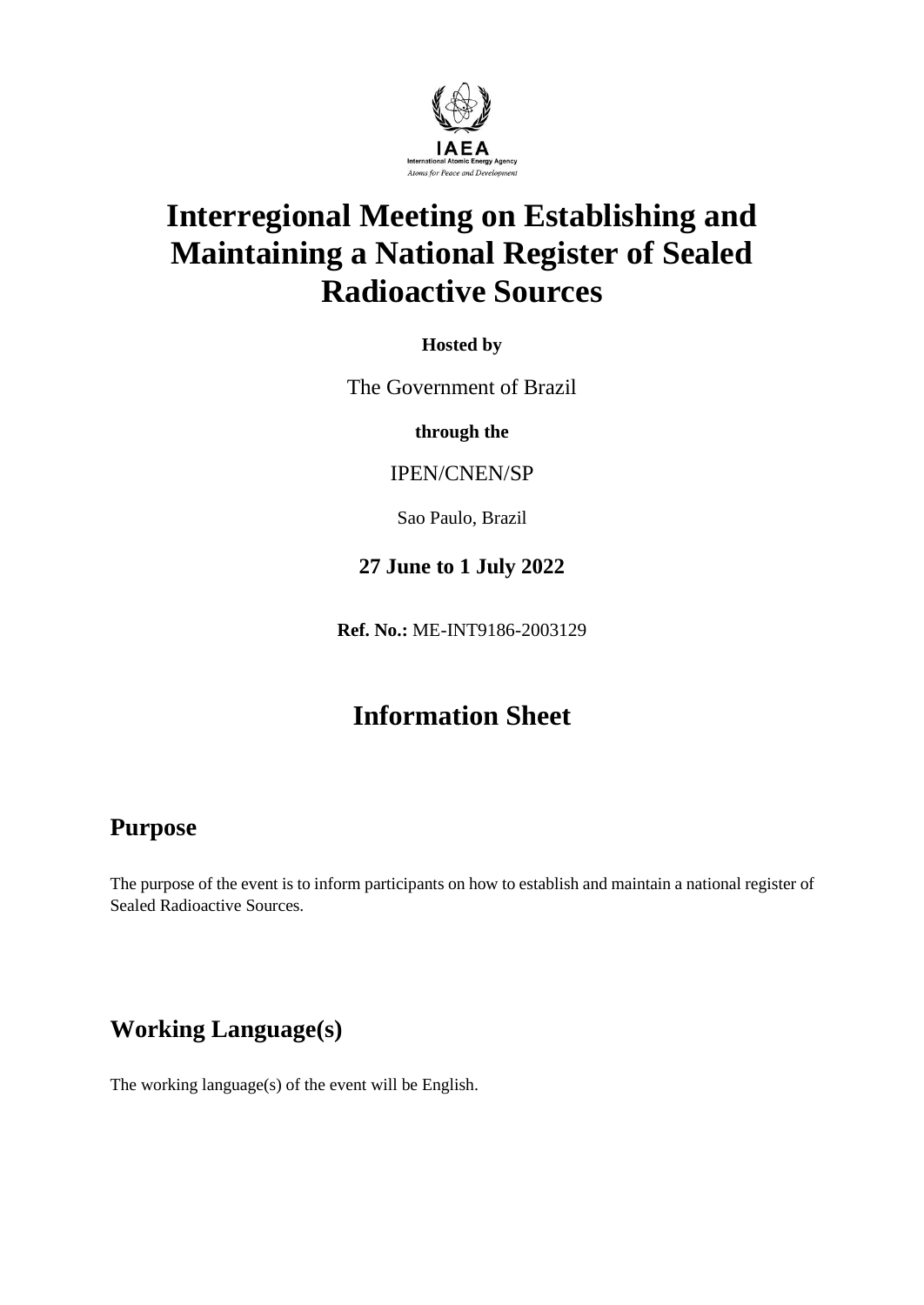#### **Deadline for Nominations**

Nominations received after 8 April 2022 will not be considered.

#### **Scope and Nature**

The meeting will review international requirements on establishing and maintaining a national inventory of sealed sources and what mechanisms and processes are been used to ensure updating the registers in a timely manner. Regulatory and operational aspects will be covered. Case studies and experience in selected participating countries will be presented.

#### **Participation**

The event is open to two participants each from IAEA Member States participating in project INT9186. Preference will be given to Member States who have not yet, or only partially, established a national register of sealed radioactive sources. Representatives of participating Member States who have already attained an advanced level will be recruites as experts without fee to act as resource persons in the spirit of technical cooperation among developing countries (TCDC)

# **Participants' Qualifications and Experience**

Participants, either regulators or operators, should have been assigned by their countries to be involved in the establishment and maintenance of the national Register of SRS.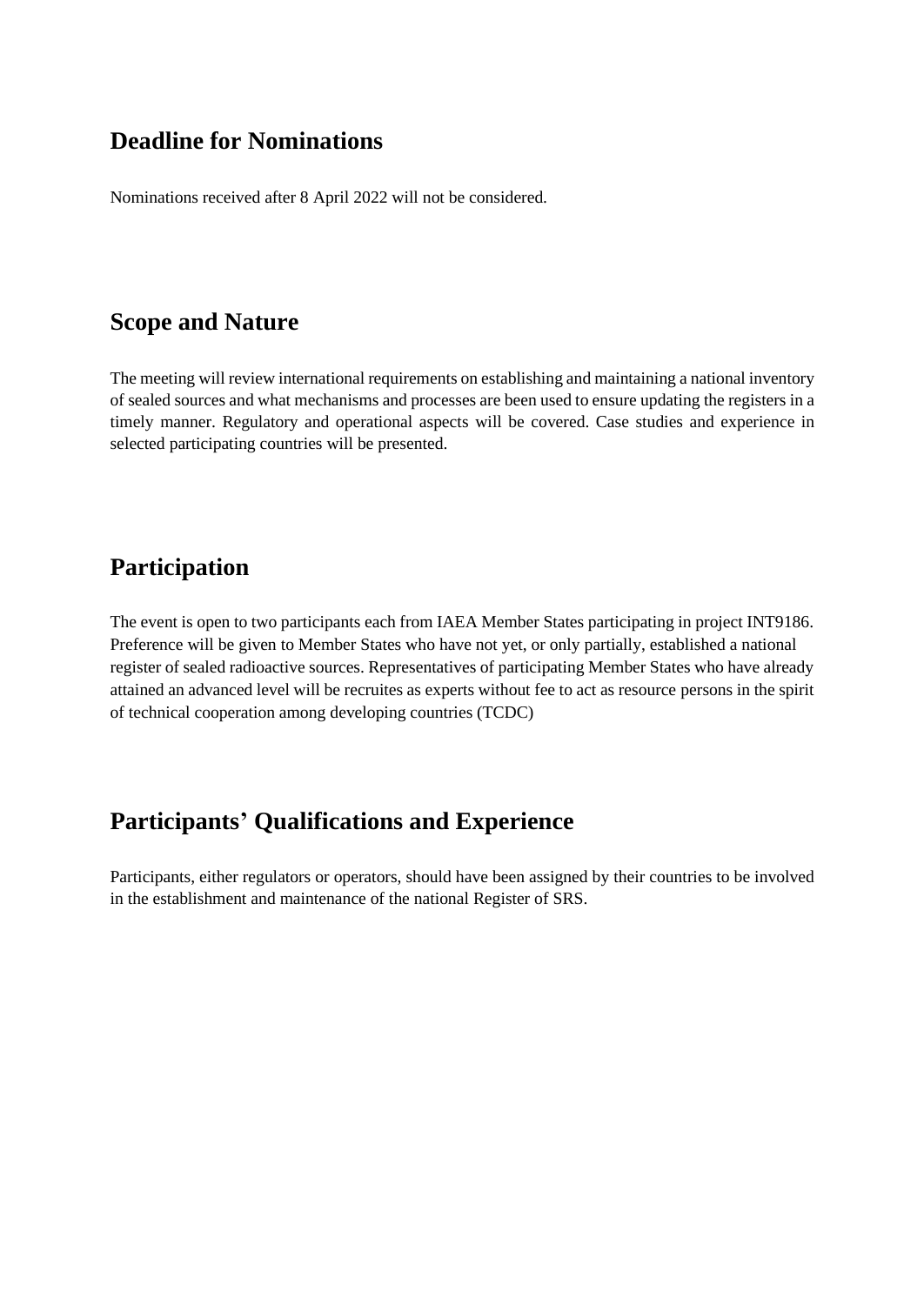# **Application Procedure**

Candidates wishing to apply for this event should follow the steps below:

- 1. Access the InTouch+ home page [\(https://intouchplus.iaea.org\)](https://intouchplus.iaea.org/) using the candidate's existing Nucleus username and password. If the candidate is not a registered Nucleus user, she/he must create a Nucleus account [\(https://websso.iaea.org/IM/UserRegistrationPage.aspx\)](https://websso.iaea.org/IM/UserRegistrationPage.aspx) before proceeding with the event application process below.
- 2. On the InTouch + platform, the candidate must:
	- a. Finalize or update her/his personal details, provide sufficient information to establish the required qualifications regarding education, language skills and work experience ('Profile' tab) and upload relevant supporting documents;
	- b. Search for the relevant technical cooperation event (EVT2003129) under the 'My Eligible Events' tab, answer the mandatory questions and lastly submit the application to the required authority.

**NOTE:** Completed applications need to be approved by the relevant national authority, i.e. the National Liaison Office, and submitted to the IAEA through the established official channels by the provided designation deadline.

For additional support on how to apply for an event, please refer to the  $InTouch + Help$  page. Any issues or queries related to InTouch+ can be addressed to [InTouchPlus.Contact-Point@iaea.org.](mailto:InTouchPlus.Contact-Point@iaea.org)

Should online application submission not be possible, candidates may download the nomination form for the meeting from the [IAEA website.](https://www.iaea.org/services/technical-cooperation-programme/how-to-participate)

**NOTE:** A medical certificate signed by a registered medical practitioner dated not more than four months prior to starting date of the event must be submitted by candidates when applying for a) events with a duration exceeding one month, and/or b) all candidates over the age of 65 regardless of the event duration.

# **Administrative and Financial Arrangements**

Nominating authorities will be informed in due course of the names of the candidates who have been selected, and will at that time be informed of the procedure to be followed with regard to administrative and financial matters.

Selected participants will receive an allowance from the IAEA sufficient to cover their costs of lodging, daily subsistence and miscellaneous expenses. They will also receive either a round-trip air ticket based on the most direct and economical route between the airport nearest their residence and the airport nearest the duty station through the IAEA's travel agency American Express, or a travel grant, or they will be reimbursed travel by car/bus/train in accordance with IAEA rules for non-staff travel.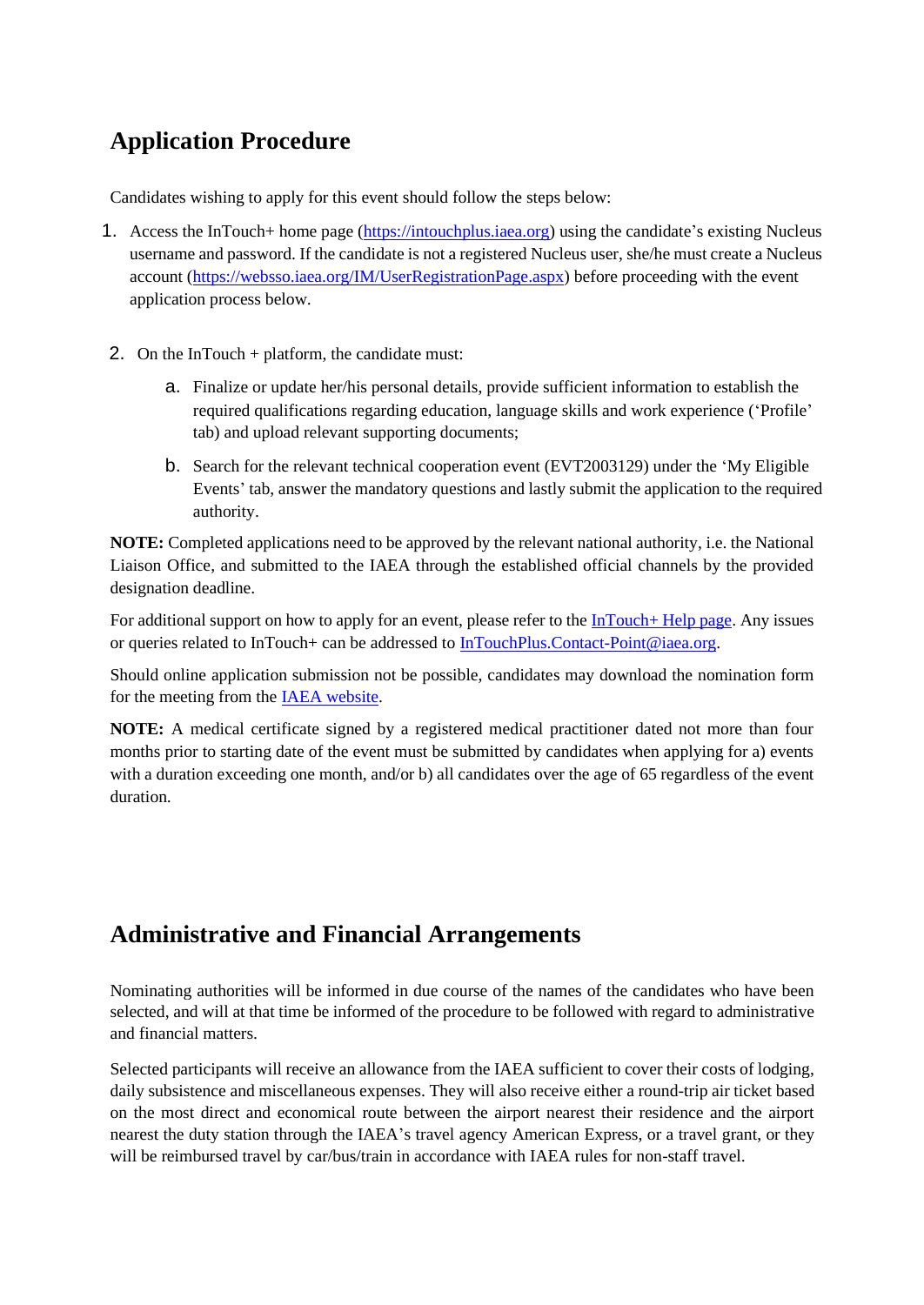#### **Disclaimer of Liability**

The organizers of the event do not accept liability for the payment of any cost or compensation that may arise from damage to or loss of personal property, or from illness, injury, disability or death of a participant while he/she is travelling to and from or attending the course, and it is clearly understood that each Government, in approving his/her participation, undertakes responsibility for such coverage. Governments would be well advised to take out insurance against these risks.

#### **Note for female participants**

Any woman engaged by the IAEA for work or training should notify the IAEA on becoming aware that she is pregnant.

The Board of Governors of the IAEA approved new International Basic Safety Standards for Protection against Ionizing Radiation and for the Safety of Radiation Sources. The Standards deal specifically with the occupational exposure conditions of female workers by requiring, inter alia, that a female worker should, on becoming aware that she is pregnant, notify her employer in order that her working conditions may be modified, if necessary. This notification shall not be considered a reason to exclude her from work; however, her working conditions, with respect to occupational exposure shall be adapted with a view to ensuring that her embryo or foetus be afforded the same broad level of protection as required for members of the public.

# **IAEA Contacts**

Programme Management Officer (responsible for substantive matters):

Mr Neil Victor Jarvis Division for Africa Department of Technical Cooperation International Atomic Energy Agency Vienna International Centre PO Box 100 1400 VIENNA AUSTRIA Tel.: +43 1 2600 22466 Fax: +43 1 26007 Email: N.V.Jarvis@iaea.org